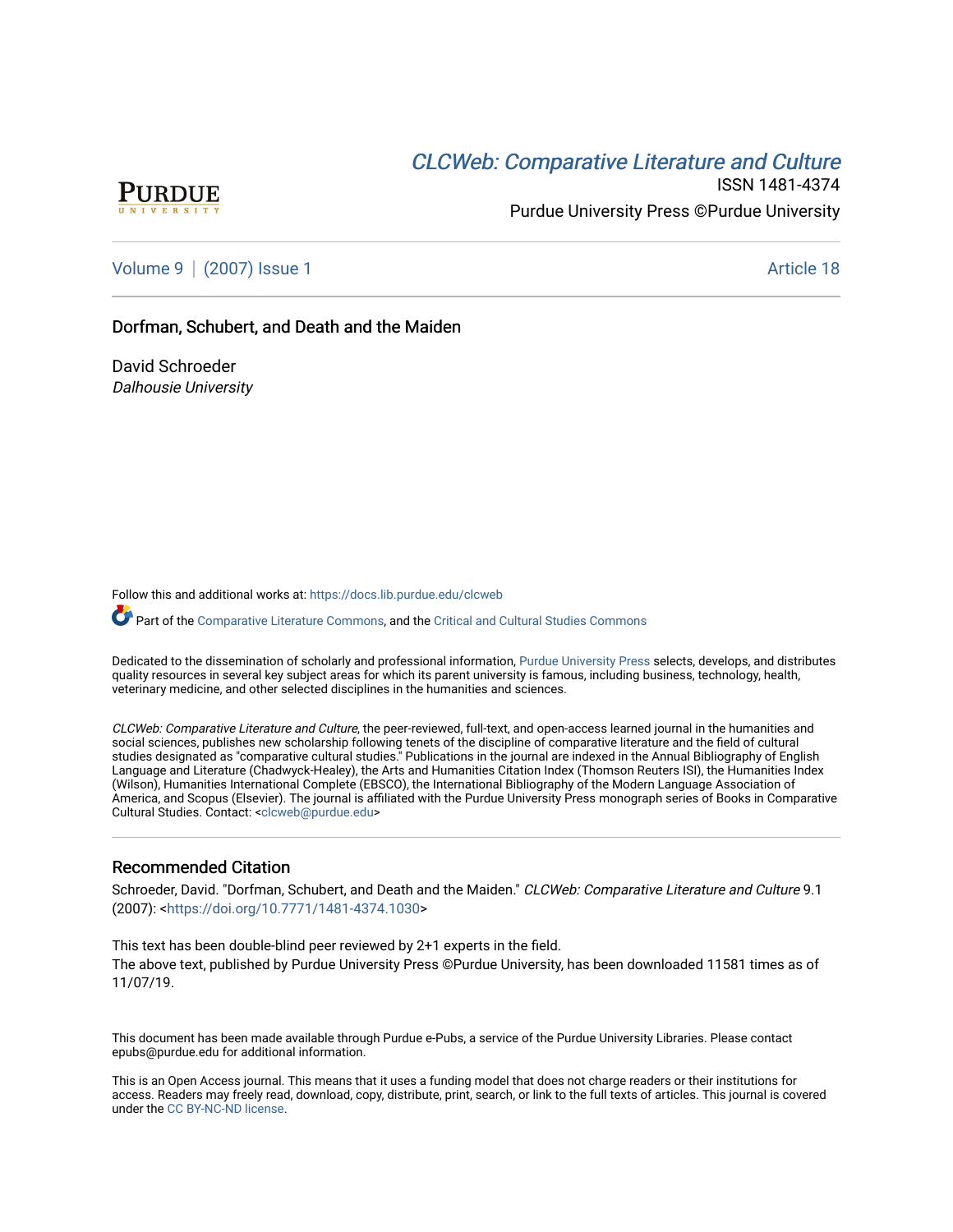PURDUE UNIVERSITY PRESS <http://www.thepress.purdue.edu>



ISSN 1481-4374 <http://docs.lib.purdue.edu/clcweb> Purdue University Press ©Purdue University

CLCWeb: Comparative Literature and Culture, the peer-reviewed, full-text, and open-access learned journal in the humanities and social sciences, publishes new scholarship following tenets of the discipline of comparative literature and the field of cultural studies designated as "comparative cultural studies." In addition to the publication of articles, the journal publishes review articles of scholarly books and publishes research material in its Library Series. Publications in the journal are indexed in the Annual Bibliography of English Language and Literature (Chadwyck-Healey), the Arts and Humanities Citation Index (Thomson Reuters ISI), the Humanities Index (Wilson), Humanities International Complete (EBSCO), the International Bibliography of the Modern Langua-ge Association of America, and Scopus (Elsevier). The journal is affiliated with the Purdue University Press monog-raph series of Books in Comparative Cultural Studies. Contact: <clcweb@purdue.edu>

## Volume 9 Issue 1 (March 2007) Article 18 David Schroeder, "Dorfman, Schubert, and Death and the Maiden"

<http://docs.lib.purdue.edu/clcweb/vol9/iss1/18>

Contents of CLCWeb: Comparative Literature and Culture 9.1 (2007) Thematic Issue Representing Humanity in an Age of Terror Edited by Sophia A. McClennen and Henry James Morello <http://docs.lib.purdue.edu/clcweb/vol9/iss1/>

Abstract: In his article, "Dorfman, Schubert, and Death and the Maiden," David Schroeder suggests that the selection of the play's title *Death and the Maiden* (1991) by Ariel Dorfman is a careful one. Schroeder proposes that it is not only that the title of the piece comes directly from Franz Schubert's String Quartet in D minor, so named because it uses material from the song of the same name as the theme for the second movement. Schroeder argues that Dorfman's thoughtful choice is as much related to the strong parallels between Schubert's Maiden and Dorfman's character Paulina Salas, as to Dr. Miranda's similarities with Schubert's Death. Schroeder further explains that the connection with Schubert's work is also better understood in relation to Schubert's belief in the impossibility of returning to life "as it was before" after destructive episodes. Schroeder argues that Schubert was much more a political creature than has been widely recognized and that Dorfman seems to have sensed intuitively Schubert's political nature. In fact, at the end of the play, as Schroeder argues, it is Schubert's music from the quartet that has the final say.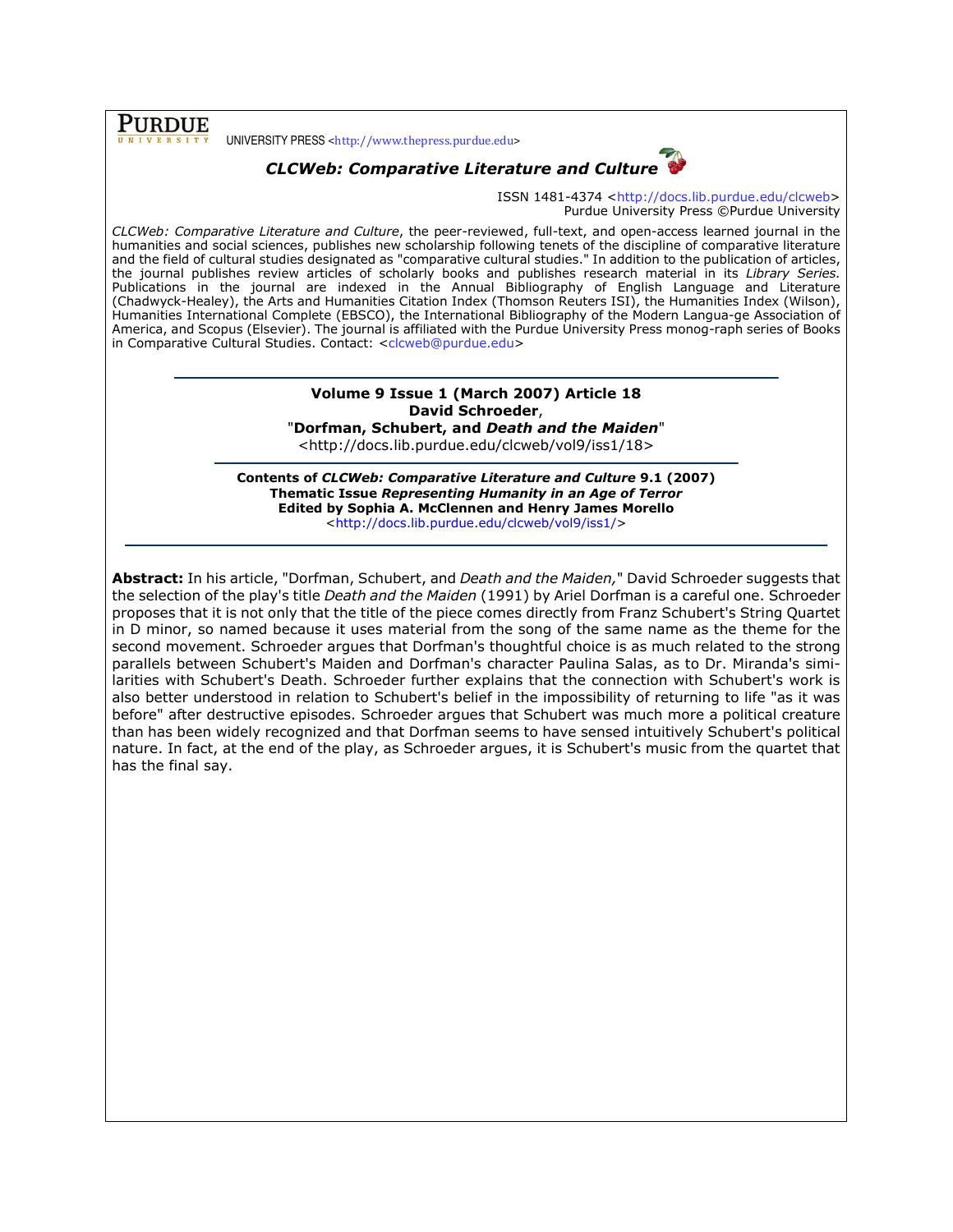David Schroeder, "Dorfman, Schubert, and Death and the Maiden" example 2 of 9 CLCWeb: Comparative Literature and Culture 9.1 (2007): <http://docs.lib.purdue.edu/clcweb/vol9/iss1/18> Thematic Issue, Representing Humanity in an Age of Terror. Ed. Sophia A. McClennen and Henry James Morello

### David SCHROEDER

#### Dorfman, Schubert, and Death and the Maiden

Numerous writers have tried to introduce musical elements into their works and some have managed it with great success. Some of these writers have themselves been sophisticated musicians, such as James Joyce-- who would have won a vocal competition in Dublin had he not been edged out by Ireland's soon-to-be superstar tenor, John McCormick -- or Jane Austen, E.M. Forster, and Elfriede Jelinek, all of whom played the piano seriously if not at a professional level. Others have done it through their associations with musicians, for example Johann Wolfgang von Goethe, who was a close friend of the composers Johann Friedrich Reichardt, Carl Friedrich Zelter, and Felix Mendelssohn; writers such as Arthur Schnitzler and Charles Baudelaire simply brought their enthusiasm for music into the mix. Ariel Dorfman appears to be in the latter group, but that did not prevent him in his 1991 play Death and the Maiden from not only finding the aesthetic essence of the music of Franz Schubert, but also of intuiting Schubert's political impetus. Schubert lived in what amounted to a police state in Emperor Franz's Vienna of the first few decades of the 19th century, and he reacted against that in both his behavior and his works. In making Schubert's String quartet in D minor (D810), with its second movement a theme and variations on the song "Der Tod und das Mädchen," central to the play, Dorfman was able to invoke extraordinarily powerful images that allow the play to reach its audiences in ways that otherwise would not be possible. This is no mere clever use of a provocative title. No writer other than Jelinek, winner of the 2004 Nobel Prize in Literature, in her *Die Klavierspielerin*, has infused Schubert with such skill and devastating perception into literature. In struggling with a society unable to find its way after a period of brutality, questioning its capability of returning to civility and decency or even recognizing hope, Dorfman could not have found a spirit more resonant to the same probing than Schubert.

 In order to grasp fully the implications of Dorfman's adoption of Schubert, some background on Schubert and his music will be useful. During his life, which ended at the tragically young age of thirty-one in 1828, and in the almost two centuries since, audiences have responded to Schubert entirely unlike the ways they have to other composers. The close relationship he had with his friends prompted them to call him "our Schubert," and in many respects audiences since 1828 have continued to see him in that intimate light. In part, this has resulted from Schubert's approach to music, which, unlike his contemporary Beethoven, who generally saw himself peering down at his audience from dizzying heights in works such as the *Eroica* and Ninth symphonies and the late string quartets, remaining aloof from his audience, Schubert does everything possible to shrink that distance, standing next to his listeners instead of above them. Schubert achieves this by writing virtually all of his works (with the exception of his operas) with himself as one of the performers, placing him directly beside the people he wishes most of all to reach -- his fellow performers. As a singer, pianist, violinist, and violist, he had no difficulty writing himself as a performer into his works. Even his symphonies, perhaps the most public type of composition, intended for a listening audience in a concert hall, Schubert wrote for fellow students, and then family and friends, with himself as principal violist. This includes his two final symphonies, the "Unfinished" and the "Great" Symphony in C major, now clearly public works in the mold of Beethoven, which still have that sense of intimacy of the performers' involvement, and one could argue that the "Unfinished" specifically grapples with that issue (Kurth 24-29). In songs, chamber music, piano four-hands, and solo pieces there can be no question that these works belong to the performers, who, in Schubert's time, could share that experience with him. Indirectly that tradition continued after his death, and one could even suggest that audiences at concerts listening to Schubert can feel the works from the performers' perspective, especially if they have ever had the experience of playing any of his music.

Schubert may reach his audience in a way entirely different from that of Beethoven, but what he has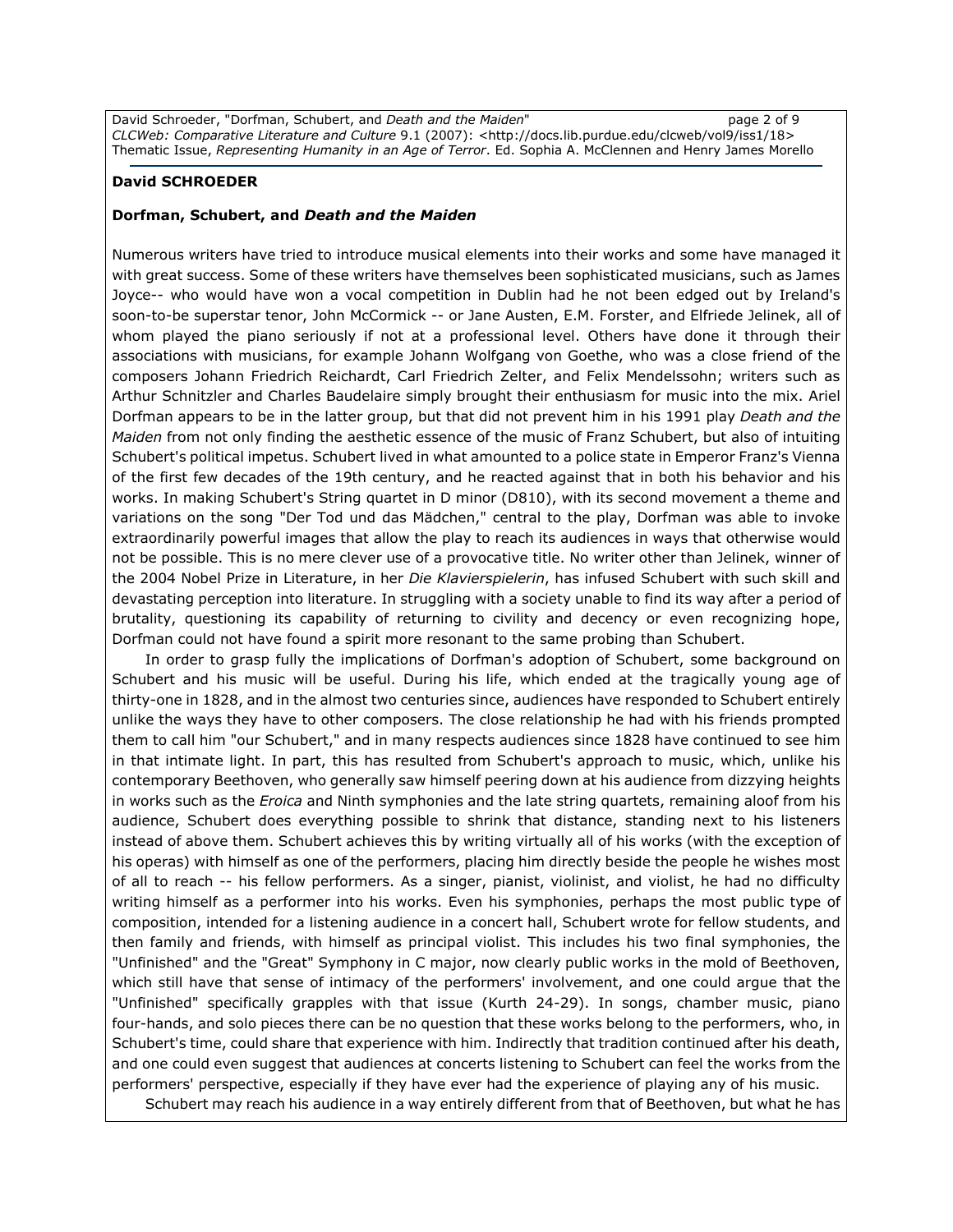David Schroeder, "Dorfman, Schubert, and Death and the Maiden" example 3 of 9 CLCWeb: Comparative Literature and Culture 9.1 (2007): <http://docs.lib.purdue.edu/clcweb/vol9/iss1/18> Thematic Issue, Representing Humanity in an Age of Terror. Ed. Sophia A. McClennen and Henry James Morello

to offer is no less profound. The intimacy of his music means that in some respects it illuminates Schubert himself, probing some of his darkest and most disturbing inner impulses, in some cases too devastating to say in words, lending themselves better to the poetic means of music. Over and over he shows us how this works in his songs, certainly the cornerstone of his compositional career, writing well over six hundred in his brief life, and the songs can often stand as the models for understanding some of his instrumental approaches. One of the procedures he frequently employs in his songs and instrumental works is a three-part format that parallels his own deepest experiences of potential hope and destruction. Two of the songs in the cycle Winterreise, "Der Lindenbaum" ("The Linden Tree") and "Frühlingstraum" ("Dream of Spring") illustrate the format well, along with numerous other songs. "Der Lindenbaum," after a piano introduction, gives the most beautifully lyrical melody found in the entire cycle of twenty-four songs, and that lyricism parallels the nostalgia of the text, as the protagonist remembers the associations of the tree with his loved one. As he walks away from the tree a shift to the minor key and a triplet figure in the accompaniment introduce an element of disruption. Suddenly a gust of wind hits him in the face, and the key change here, along with the greater agitation of the music, remind him of the hopelessness of his situation. The concluding section of the song returns to the opening melody, but it can no longer be as it was, now infiltrated by the triplets associated with his despair. This format signals a blunt message, that nostalgia will be followed by destruction, and try as one may, there is no possibility of returning to that earlier state of grace. Aside from songs, this musical procedure plays itself out over and over in instrumental works, especially those written in his last few years when he knew that syphilis would soon bring his life to an end. These works include the slow movements of the Piano Trio in E flat (D929), the String Quintet in C (D956), the Piano Sonata in A (D959), and others. After the devastation of these movements, along with the entire cycle Winterreise, one doubts that hope can be possible, yet, the music itself allows for the possibility of hope, as its beauty can transcend the devastation, in the same manner that he learned as a teenager that laments, always in a feminine voice, can cope with grief by transforming it into beauty.

 The song "Der Tod und das Mädchen," in its own peculiar way, follows the format just described, providing an early example, since Schubert wrote it in 1817. In order to achieve this format, the music takes on a life of its own, generating something that the original poetic text by Matthias Claudius cannot. Schubert used Claudius's text without any alterations, unlike his settings of some other poems, and Claudius's text clearly has two parts, with the Maiden as speaker in the first strophe, followed by Death in the second: "The Maiden: 'It's all over! Alas, it's all over now. Go, savage man of bone! I am still young -- go, devoted one! And do not molest me.' Death: 'Give me your hand, you fair and tender form! I am a friend; I do not come to punish. Be of good cheer! I am not savage. You shall sleep gently in my arms'" (Trans. Emily Ezust <http://www.recmusic.org/lieder>) ("Das Mädchen: 'Vorüber! Ach, vorüber! Geh wilder Knochenmann! Ich bin noch jung, geh Lieber! Und rühre mich nicht an.' Der Tod: 'Gib deine Hand, du schön und zart Gebild! Bin Freund, und komme nicht, zu strafen. Sei gutes Muts! Ich bin nicht wild, Sollst sanft in meinen Armen schlafen!"") (<http://www.recmusic.org/lieder>). As a two-part form, things progress clearly from the Maiden's anxiety and devastation in contemplating death to the convincing assurances by Death of friendship and comfort. Schubert's version makes matters considerably less clear, putting the song in the key of D minor, a key associated throughout the previous century with death and storms, and he provides a piano introduction of eight bars that we soon discover is the voice of Death. Even the dactyl rhythm of this introduction has a death association, used for example by Christoph Willibald von Gluck in his opera Alceste (well known to Schubert) for the oracle, the voice of the underworld, to announce that Admetus must die unless someone else will die in his place. In Schubert's setting, Death speaks first, in the piano alone, gently and quietly, with an engaging lyrical melody moving as an inner voice. When the Maiden speaks, the pace quickens, and her line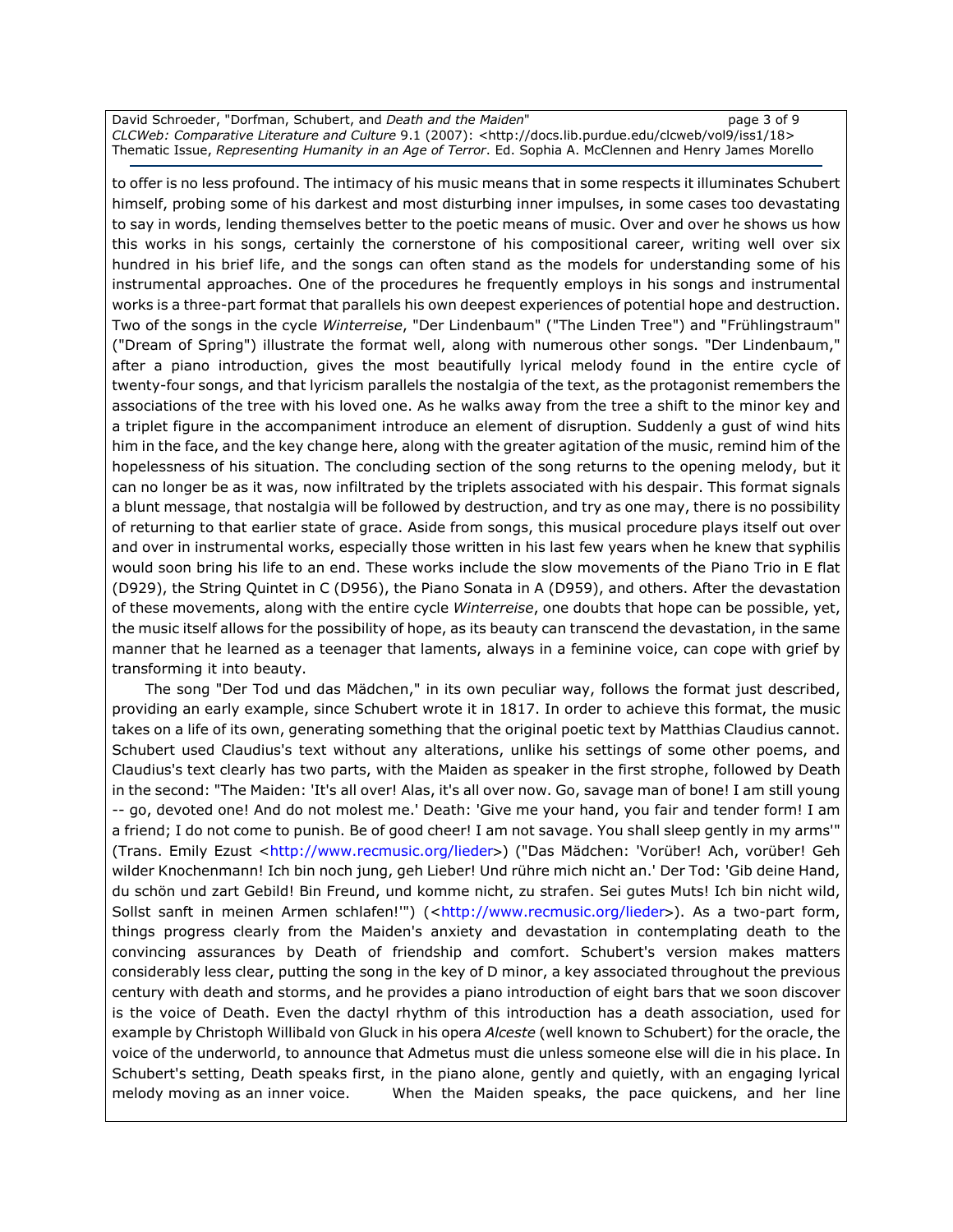David Schroeder, "Dorfman, Schubert, and Death and the Maiden" example to the same page 4 of 9 CLCWeb: Comparative Literature and Culture 9.1 (2007): <http://docs.lib.purdue.edu/clcweb/vol9/iss1/18> Thematic Issue, Representing Humanity in an Age of Terror. Ed. Sophia A. McClennen and Henry James Morello

becomes agitated, as does the new rhythm in the accompaniment, indicating that calm and order have broken down. But by the time she reaches her last words, "und rühre mich nicht an," which she repeats, the rhythm of the accompaniment shifts, reverting to the rhythm of Death. This appears to take the agitation out of her voice, but it may have a slightly more ominous touch, as Death now absorbs her voice. When Death speaks, returning to the familiar rhythm of the introduction, what should be comforting fails to be believable since it lacks the lyricism of the introduction; here Death speaks in an unmusical monotone, and the accompaniment lacks the inner voice melody of the introduction. Only in the instrumental conclusion does anything akin to that melody occur, now in D major, but melodically diminished in comparison to the introduction. D major should send a ray of light, but because of the melodic impoverishment, it does not persuade. We have moved from the most engaging part of the song, the introduction, through a breakdown, to a somewhat meaner Death than the opening, to a concluding sleight of hand major key shift that cannot convince. The opening sustains the words spoken by Death that come later, but the music accompanying those words undermines their credibility: even Death may be something other than what it claims to be.

 Dorfman does not use this song in his play, only the String Quartet in D minor from 1824, which has been dubbed "The Death and the Maiden" Quartet because of the free adaptation of the theme from the song for the slow movement's theme and variations. Schubert did not give the quartet, which remains one of his best-known works, this name, but the epithet has stuck, leading some to believe that an ominous aura of death permeates the entire quartet. That is clearly not the case; the third movement, a scherzo, borrows directly from one of Schubert's German dances (D790, no. 6), giving it a light atmosphere and the presto finale also has a dance spirit. The first movement certainly does plant ominous thoughts in our minds, and here with the helter-skelter pace we have something of the desperation of the girl from the song, as she shrieks her fear of death. The key of D minor, as with the song, works effectively here, and little changes throughout the movement to alter the disturbing atmosphere evident from the beginning. Moments of lyricism always quickly give way to the underlying tension. If the work had ended with this movement we would have reason to be concerned; the three subsequent movements clearly get beyond it. The second movement, the only one identified by Dorfman in the play, explores ambiguity similar to that of the song. This movement, now in G minor, uses material from the song associated only with Death, derived from the eight-bar introduction of the song. While the first eight bars of this movement of the quartet adhere closely to the opening of the song, the next sixteen bars of the twenty-four-bar theme move beyond it, sometimes invoking the music accompanying Death as a speaker, but also expanding on the opening theme harmonically and melodically. The theme already incorporates the gentle side of Death with an appeal to calm and comfort, but at the same time points to Death's inability to be convincing in that role. The variations which follow continue this ambiguity, starting out as conventional Viennese variations that add figuration to the melodic line, but this mode changes in subsequent variations as the intensity of the interaction of all four voices occasionally probes disturbing musical ideas. In fact, at times the voices appear to be working at cross purposes, generating high levels of conflict. In the end the movement fades away as quietly as the musicians can play, returning to the opening theme, now major, but very much abbreviated, without the attempt, as happens in the song, to convince us of reconciliation.

 The type of musical ambiguity found in this and other works reflects key aspects of Schubert's life, not the least of which was his manner of trying to come to terms with the police state in which he lived. As police states go, this one could not compare to the oppression of Pinochet's Chile, since it remained relatively free of torture and murder by the secret police, and to some extent could even be manipulated by clever dissenters. Yet, a standard for liberty and decency remained fresh in the wistful memories of some, going back to the reforms of Joseph II during the decade starting in 1780, before the perceived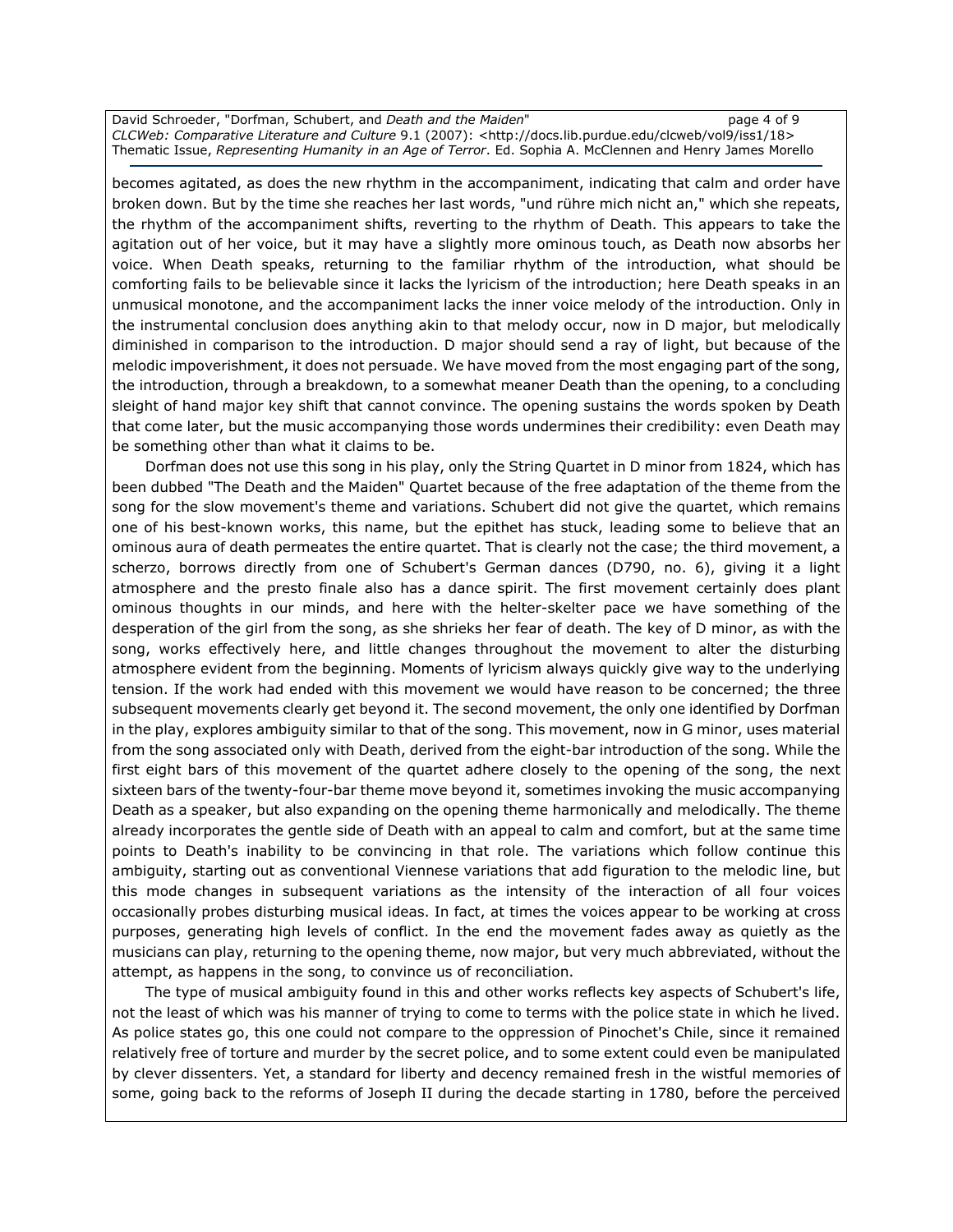David Schroeder, "Dorfman, Schubert, and Death and the Maiden" example 5 of 9 CLCWeb: Comparative Literature and Culture 9.1 (2007): <http://docs.lib.purdue.edu/clcweb/vol9/iss1/18> Thematic Issue, Representing Humanity in an Age of Terror. Ed. Sophia A. McClennen and Henry James Morello

threats from Jacobins or the terrors in France forced a retrenchment. Now with Metternich and his "system" in control, and the likes of Sedlnitsky in charge of the police commission, law and order seemed to be the only things that mattered, with Metternich, backed up by a vast network of spies and censors, expecting nothing less than blind obedience to authority. All types of political discussion became taboo, and public gatherings of any kind fell under suspicion, including concert attendance. Subversive student movements sprang up across the empire to combat the oppression, notably the Burschenschaft-s, and Schubert had close ties with members of this organization in Vienna. In fact, this resulted in Schubert's arrest in March 1820, at the rooms of his friend Johann Senn, and while Schubert was released quickly, Senn, a dangerous person in the estimation of the police, spent fourteen months in prison, followed by banishment from Vienna (see Deutsch 128-30).

 This arrest came on the heels of a not unusual way for Schubert and his friends to spend their evenings, at a favorite tavern drinking heavily. On their return to Senn's rooms, where they found the police rifling through Senn's papers, they did not handle the situation with tact, Senn even railing at the police that they were too stupid to discover his secrets. Schubert developed a reputation for his drinking, including turning up at the residences of Viennese officials as an invited musical guest completely drunk, although some of these descriptions may be apocryphal considering his extraordinary productivity as a composer. Certainly an element of truth can be found in the descriptions, and in fact the behavior may very well have been intentional, as a reaction to the conventional social conformity that Metternich attempted to instill. Also, Schubert belonged to various reading clubs as well as nonsense societies throughout his life, all of which the authorities had banned as subversive. Not only students belonged to these but pillars of the community as well, happily joining despite the prohibition; it appears they could not resist the sport of police baiting, no doubt howling with laughter when the police construed their ribald poems, songs, and facetious rites and rituals as nefariously cryptic documents (Hanson 58). Still, the police had the power to pass judgment, and as with the unfortunate Senn, they often did. Even the Schubertiades, gatherings of Schubert and his friends for the performances of his songs, may have provided a camouflage for undercover political activity (Hilmar 27-30). Not only did Schubert take the authorities on in his behavior and activities but he did in his works as well. The dark vision already referred to not only had personal implications but surely spoke of an entire society, lamenting the absence of freedom. An opera that Schubert wrote late in 1822 in collaboration with his equally subversive friend, Franz von Schober, as I argue in my forthcoming book Our Schubert, may very well have been a veiled attack on Metternich's system, designed not for musical greatness and posterity, but in a style that could be immediately accessible.

The title used by Dorfman, Death and the Maiden, would be entirely apt and provocative, even if the play held no other reference to Schubert. The play reflects vividly and painfully on the dark time of imprisonment and torture of the central character Paulina Salas, and her treatment by the person she believes is responsible for torturing her, the "doctor death" Roberto Miranda. By pure chance Paulina's husband, Gerardo Escobar, brings Dr. Miranda to their home one dark night after the horror in their country, post-Pinochet Chile, has ended (Gerardo has been chosen to head the commission that will investigate the crimes during the years of dictatorship), and recognizing the voice of her torturer, she feels a shock wave prodding her into action. As a survivor, Paulina can have no voice in the proceedings of her husband's commission, so with full certainty that she now has her oppressor within her grasp, she takes matters into her own hands. In fact Schubert does play a role in the play, and this raises some extremely provocative issues, ones that critics lacking familiarity with his music have not noticed. Highly charged by Chilean politics, the play immediately created controversy after its first performance in London in July 1991, prompting some to wonder if such an incendiary scenario could do anything but set back the cause of reconciliation in Chile. Dorfman and his supporters saw it in a very different way, that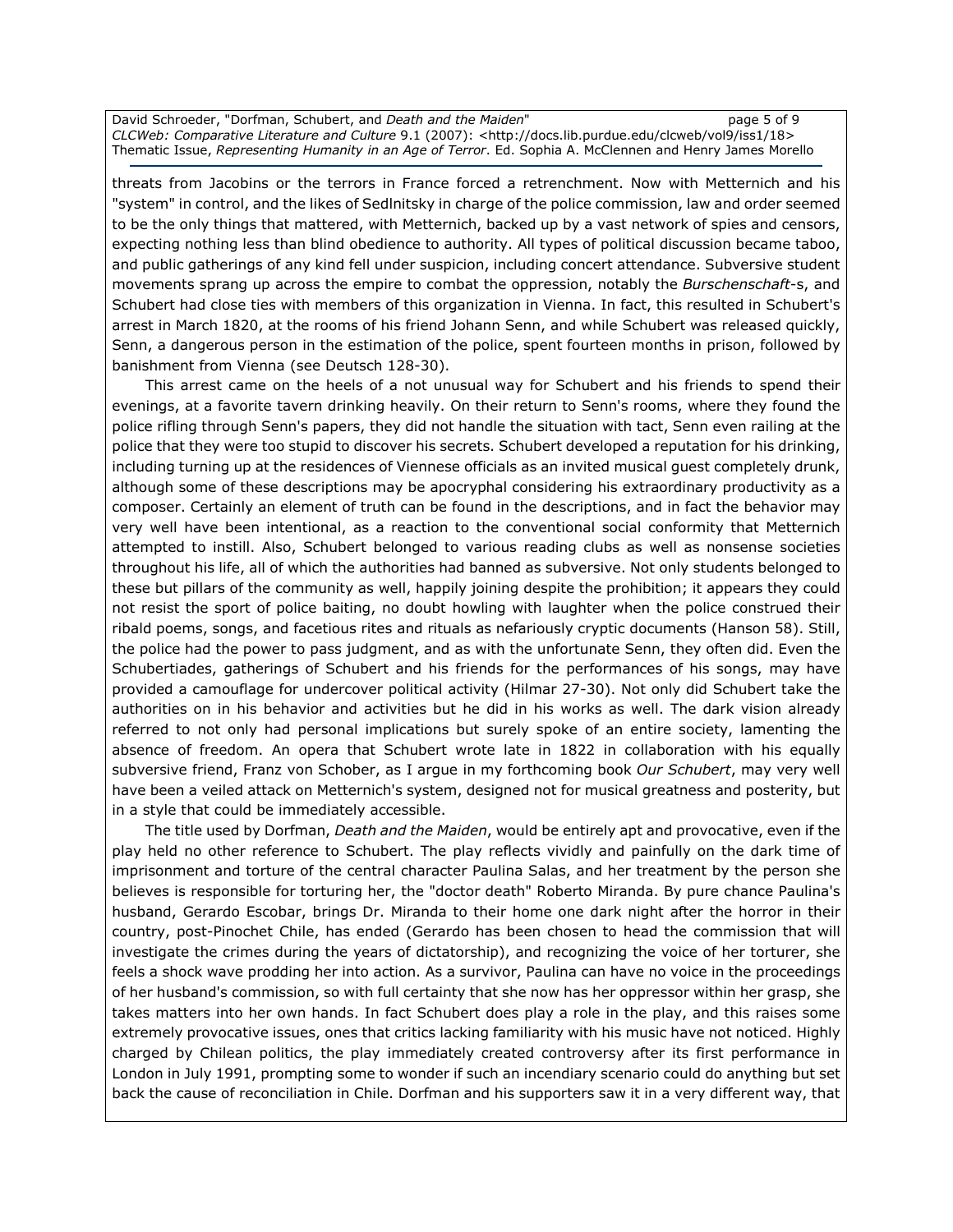David Schroeder, "Dorfman, Schubert, and Death and the Maiden" example to the page 6 of 9 CLCWeb: Comparative Literature and Culture 9.1 (2007): <http://docs.lib.purdue.edu/clcweb/vol9/iss1/18> Thematic Issue, Representing Humanity in an Age of Terror. Ed. Sophia A. McClennen and Henry James Morello

unimaginable horrors had occurred, and these could not now be swept under the carpet as though they had not really been all that bad (Morace 135-36). Paulina lashes out at Roberto with a ferociousness that surprises her husband, binding her former captor and running him through her own unofficial court, giving her husband the role of lawyer for the defense. Gerardo must face the past as his country must, and his ambivalence quickly shows: having already established a friendly rapport with Roberto, he objects to the treatment Paulina insists on, especially since he believes she cannot be absolutely certain about Roberto's identity, depending purely on sound and smell since she had been blindfolded in captivity. Gerardo also has managed to suppress his memory of the reason she had been brutalized so severely, that as his assistant while he edited an underground opposition newspaper, her refusal to reveal his identity meant he remained unscathed while she paid the heaviest possible price, of repeated rape and brutal beatings.

 Here we have a play not in any way lacking in substance; with or without Schubert it will twist the members of the audience inside out, and the mirror put in front of the audience at the end in effect puts the audience members on the stage. The first reference to Schubert comes in Act 1, scene 4, and it is substantial, as Paulina now talks to Roberto after having awakened him at gunpoint and tying him up. She steps out to look in his car, and on her return she says to Roberto:

I took this [a cassette] out of your car -- I took the liberty -- what if we listen to some Schubert while I make breakfast, a nice breakfast, Doctor? Death and the Maiden? [She puts it into the cassette player. We begin to hear Schubert's quartet Death and the Maiden.] D'you know how long it's been since I last listened to this quartet? If it's on the radio, I turn it off, I even try not to go out much, though Gerardo has all these social events...but I always pray they won't put on Schubert. One night we were dining with -- they were extremely important people, and our hostess happened to put Schubert on, a piano sonata, and I thought, do I switch it off or do I leave, but my body decided for me, I felt extremely ill right then and there and Gerardo had to take me home, so we left them there listening to Schubert and nobody knew what had made me ill, so I pray they won't play that anywhere I go, any Schubert at all, strange isn't it, when he used to be, and I would say, yes I really would say, he's still my favorite composer, such a sad, noble sense of life. But I always promised myself a time would come to recover him, bring him back from the grave so to speak, and just sitting here listening to him with you I know that I was right, that I'm -- so many things that are going to change from now on, right? To think I was on the verge of throwing my whole Schubert collection out, crazy! (raising her voice, to Gerardo) Isn't this quartet marvelous, my love? (to Roberto) And now I'll be able to listen to my Schubert again, even go to a concert like we used to. Did you know that Schubert was homosexual? But of course you do, you're the one who kept repeating it over and over again while you played Death and the Maiden. Is this the very cassette, Doctor, or do you buy a new one every year to keep the sound pure? (Dorfman 21-22)

Roberto played this quartet for his victims, using it to gain their trust, and as a way of alleviating their suffering, he later claims. He too loves Schubert, a curious thing for victim and oppressor to share.

 Curious perhaps, but not unprecedented, and for this Dorfman had to look back no further than the Nazi era and the appropriation of the music of Wagner. Hitler became the ultimate Wagnerite, perhaps even taking Wagner's works as a model for his political ambitions and conceptions (Köhler 20), but also using Wagner as a battering ram against the sensibilities of Jews. Despite Wagner's own anti-Semitism and vestiges of that in the operas (on this, see, e.g., Millington 45-48, 255), anti-Semites had no exclusive claim to the music of Wagner, as many assimilated Jews regarded this music as every bit their own as simply one more pillar in the edifice of great German culture they believed they possessed. Because of the way the music was used by the Nazis it became repulsive to many Jews in the post-war years, especially in Israel where for many years an unofficial ban existed on the performance of Wagner. When Zubin Mehta broke that ban in 1981, performing excerpts from Tristan und Isolde with the Israel Philharmonic Orchestra, the resulting controversy revealed strong division on the subject (Uscher 8), with most members of the orchestra supporting the performance. Many Israelis did not support the ban in the first place and others may simply have wished to hear the music of Wagner again. In fact, as early as 1941 the tugging on Wagner by both sides was made very apparent by Charles Chaplin in The Great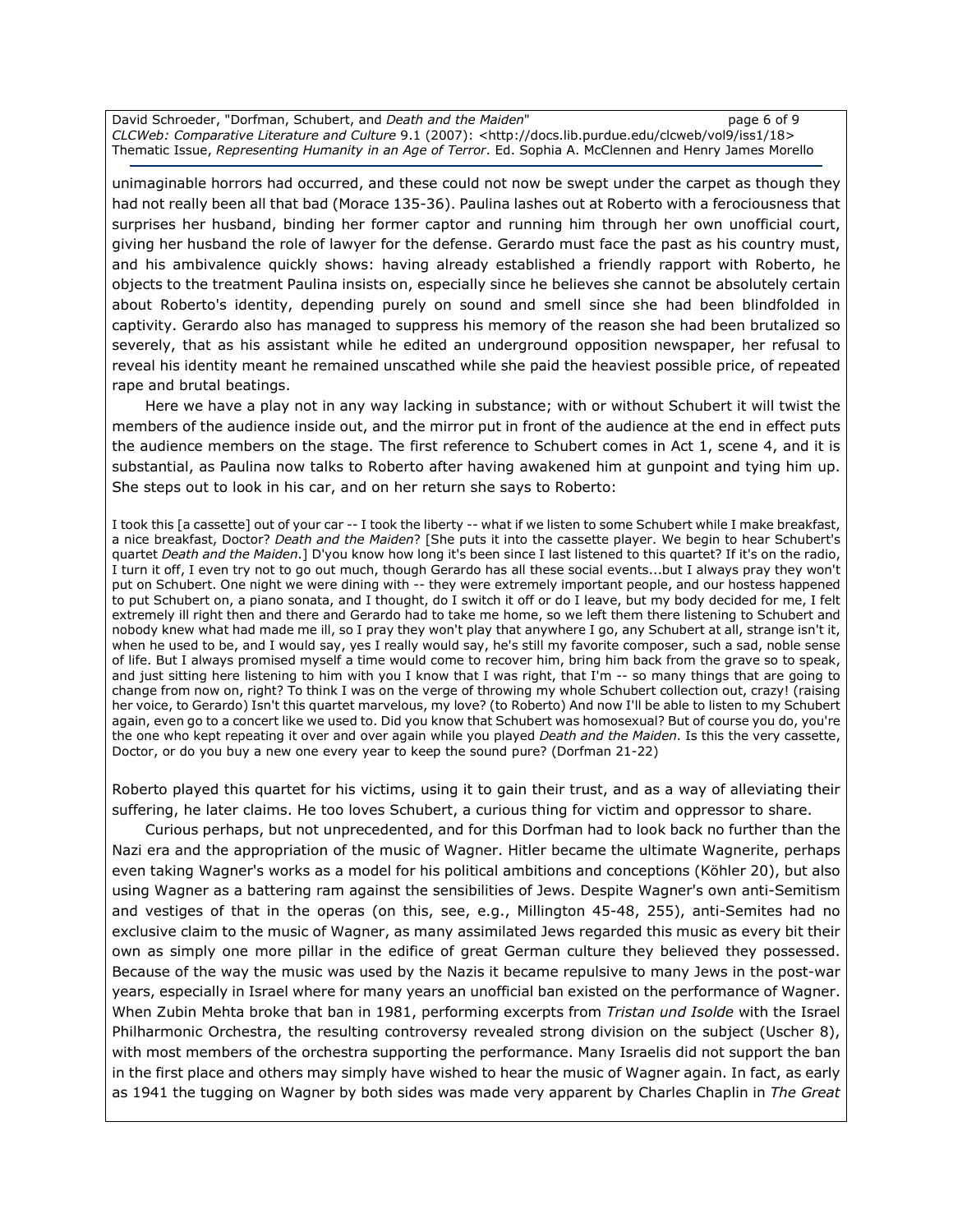David Schroeder, "Dorfman, Schubert, and Death and the Maiden" example 2 of 9 CLCWeb: Comparative Literature and Culture 9.1 (2007): <http://docs.lib.purdue.edu/clcweb/vol9/iss1/18> Thematic Issue, Representing Humanity in an Age of Terror. Ed. Sophia A. McClennen and Henry James Morello

Dictator, with the two sides represented by Chaplin playing the Jewish barber and the Aryan dictator both making equal claim to Wagner through use of the Prelude to *Lohengrin* (Schroeder 205-06). For Paulina, Schubert stands as a complex image, not confined to a single role. Not just a favorite composer, Schubert represents for her everything she values about a civilized society, a nobility of spirit that vanished during the years of oppression and needed, like civilized society itself, to be recovered -- to "bring him back from the grave." Dorfman believes the world is sufficiently populated with Schubert lovers that this image will be understood, that Schubert can take on the status of representing what we all value most highly. In case we do not get it, he puts the strongest possible words into Paulina's mouth, that her road to return depends on ridding the world of vermin like Roberto, "so I can listen to my Schubert without thinking that you'll also be listening to it, soiling my day and my Schubert and my country and my husband. That's what I need" (63). We know how much country and husband mean to her because she puts these beside Schubert, "my Schubert," now the ultimate image not only of passion but of possession. With this grouping she does not have to go on at length about her love of country and husband because the association with Schubert amply takes care of that. Even beyond that, Schubert becomes the symbol of the struggle for justice, now as politically charged as personally meaningful.

 But Schubert hovers above the play as much more than a symbol or image, in fact giving Paulina the strength to get through her hideous ordeal. In his role as Dr. Death, Roberto may have thought in a perverse way that playing Death and the Maiden actually did alleviate suffering for the victims, although since it did not go against his grain to rape Paulina, one cannot take his statement on this too seriously. A fellow torturer persuaded him that the female victims like being raped: "all these bitches like it and if you put on that sweet little music of yours, they'll get even cozier" (60). With the good-cop-bad-cop routine in which Roberto played the good cop, Paulina was initially taken in by his more gentle approach, and beyond that he played the Schubert quartet. On hearing it, she now recalled, "there is no way of describing what it means to hear that wonderful music in the darkness, when you haven't eaten for the last three days, when your body is falling apart, when" (58). Gerardo freely admits that he would have broken down at the first hint of torture, but Paulina incredibly got through it, and nothing helped her to do that more than Schubert. She says she heard a Schubert quartet, not saying which one or which movement, but we can probably assume the second movement of Death and the Maiden, the theme and variations on Schubert's song of the same name. She now responds to Death's role not as an ogre, but as a consoling friend, and in her brush with death it appeared she could isolate this aspect of the Schubert, finding the highest life-affirming value in this rendition of death.

 Schubert also plays a darker role in this play, and Dorfman sets this up through a brilliant use of very simple technology -- two cassette recorders. Paulina uses one of them to play Roberto's recording of the Schubert quartet, while she gives another machine to Roberto to record his confession for her kangaroo court, which he does while the Schubert continues to play. As he records his confession, everything comes together: "In the darkness, we hear Roberto's voice overlapping with Paulina's and the second movement of Death and the Maiden" (58). At that very moment she has been explaining what the Schubert meant to her, and in his confession he explains how he thought the Schubert would alleviate suffering of the prisoners. After this explanation a new stage direction follows: "The lights go up as if the moon were coming out. It is nighttime. Roberto is in front of the cassette recorder, confessing. The Schubert fades" (58). She continues, describing the horrors of torture, no longer with actual Schubert music in the background, but it is as though she has invoked one of the destructive movements in Schubert, the slow movements of the Quartet in G or the Quintet in C, Schubert now offering no consolation as he does in *Death and the Maiden* but raw devastation and annihilation. At Schubert's darkest moments one must question if there can be any type of recovery, and Paulina surely struggles with the same demons. She thinks it may be possible if she destroys her oppressor, but even that offers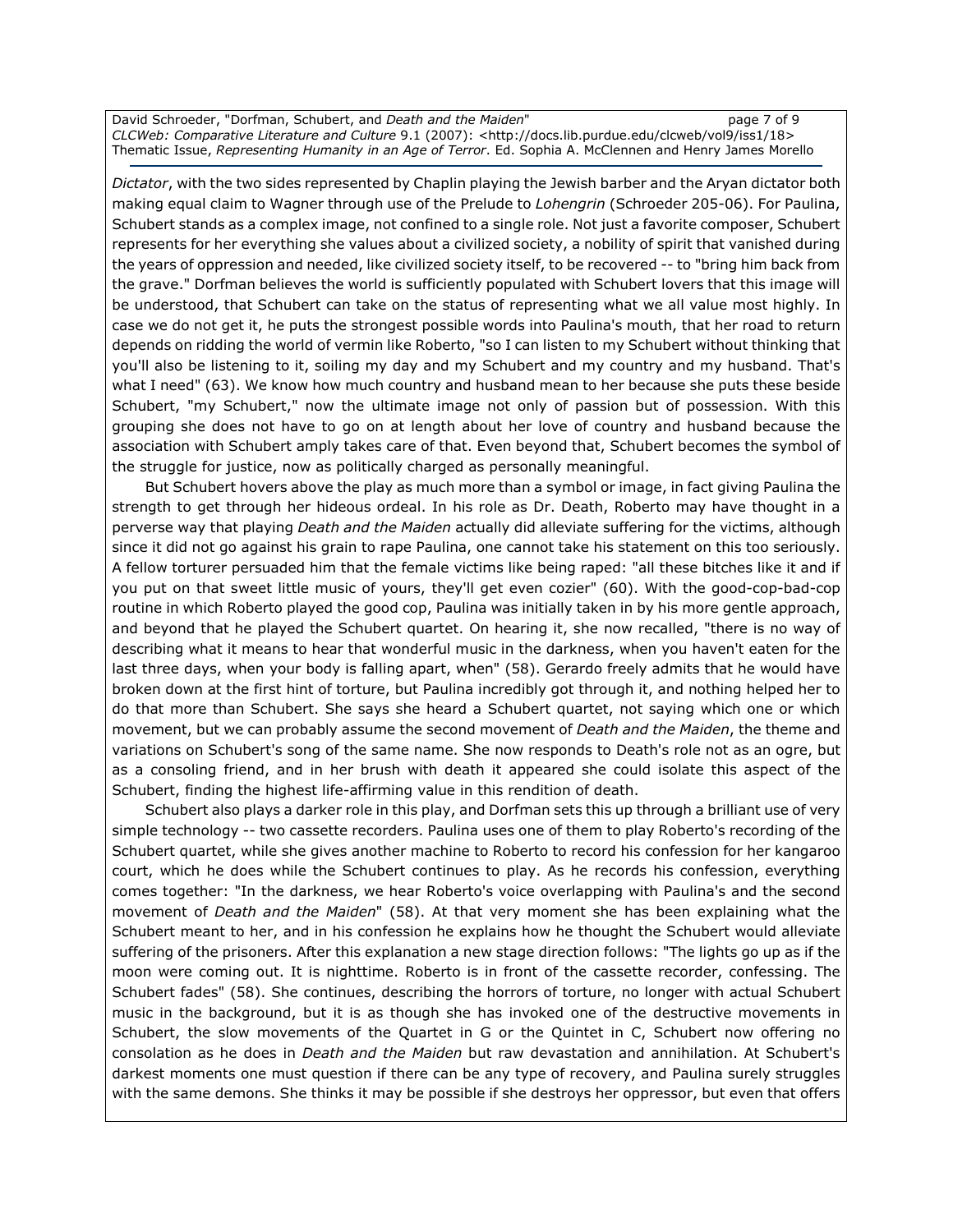David Schroeder, "Dorfman, Schubert, and Death and the Maiden" example to the same 8 of 9 CLCWeb: Comparative Literature and Culture 9.1 (2007): <http://docs.lib.purdue.edu/clcweb/vol9/iss1/18> Thematic Issue, Representing Humanity in an Age of Terror. Ed. Sophia A. McClennen and Henry James Morello

no guarantee. If she were to kill him out of revenge, where would she stand in the civilized society she still believes in? Gerardo struggles with the same dilemma, this custodian of fairness and justice, wavering between the need to avenge Paulina (and the people) or to go about the business of seeking justice in an authorized way. As he moves closer toward her position and she vents her darkest thoughts of destruction, they reach a state that Schubert knew well and occasionally reveals in his music. The cassette players carry both the voice of Roberto and the Schubert quartet, a fused electronic reproduction that makes them as one, one as odious as the other. This fusion can be problematic for Paulina in other ways as well. She believes she has now recovered her beloved Schubert, and all the humanizing things that means, but Schubert never lets us escape the other side, reminding us constantly that we can never return to the beautiful view of the world we seem convinced existed at one time before things fell apart. The new world that Paulina must bravely enter is forever tainted; Schubert will not only help her through it but he will remind her that it is nothing like the beautiful world she thought she once knew. She, the devastated Maiden, will be led by an ambiguously comforting and ominous voice of Death.

 Schubert has been our guide in this play through every possible emotion, wholesome and hideous, and Dorfman does not allow us to slink away without contemplating how we would respond if we were in Paulina's or Gerardo's shoes. The play ends in ambiguity, no repentance from Roberto and no death blow from Paulina, with the audience becoming the fourth actor as a giant mirror descends so they no longer see the actors but only themselves, "forcing the members of the audience to look at themselves" (66), as Dorfman puts it. The play ends as an imaginary concert, with Paulina and Gerardo sitting in the audience facing the giant mirror, with banal conversation before the music that mixes not being able to name the murderers and Paulina's ability to mix "a margarita that'll stand your hair on end" (68). The music starts, Death and the Maiden of course, and now audience members Paulina and Gerardo look at each other and then toward the stage into the mirror. The mirror may seem a heavy-handed ploy, but in fact it does something that Schubert also does, as I noted above. It completely eliminates the distance between the audience and the play, making the audience part of the play, through self-consciousness being forced to address the issues of the play as virtual players on the stage. Dorfman must have had some sense that this welding of play and audience could be given an infusion by having a performance of Schubert going on at this final moment, in fact giving Schubert the final say: "The lights go down while the music plays and plays and plays. Curtain" (68). Just as Schubert invites his audience as performers into his world, Dorfman does the same, not with words at the end, but with the voice of Schubert, whose presence adds an intriguing dimension to the play. The exit to the theater now becomes the stage door exit.

## Works Cited

Claudius, Matthias. "Der Tod und das Mädchen / Death and the Maiden." Trans. Emily Ezust. The Lied and Art Song Texts Pages: Texts and Translations to Lieder (2007): <http://www.recmusic.org/lieder>.

Deutsch, Otto Erich. Schubert: A Documentary Biography. Trans. Eric Blom. London: J.M. Dent and Sons, 1946. Dorfman, Ariel. Death and the Maiden. New York: Penguin Books, 1991.

Hanson, Alice M. Musical Life in Biedermeier Vienna. Cambridge: Cambridge UP, 1985.

Hilmar, Ernst. Franz Schubert in His Time. Trans. Reinhard G. Pauly. Portland: Amadeus P, 1988.

Köhler, Joachim. Wagner's Hitler: The Prophet and His Disciple. Trans. Ronald Taylor. Cambridge: Polity, 2000.

Kurth, Richard. "On the Subject of Schubert's 'Unfinished' Symphony: Was bedeutet die Bewegung?" 19th-Century Music 23 (1999): 3-32.

Millington, Barry. Wagner. Princeton: Princeton UP, 1984.

Morace, Robert A. "The Life and Times of Death and the Maiden." Texas Studies in Literature and Language 42.2 (2000): 135-53.

Schroeder, David. Cinema's Illusions, Opera's Allure: The Operatic Impulse in Film. New York: Continuum, 2002.